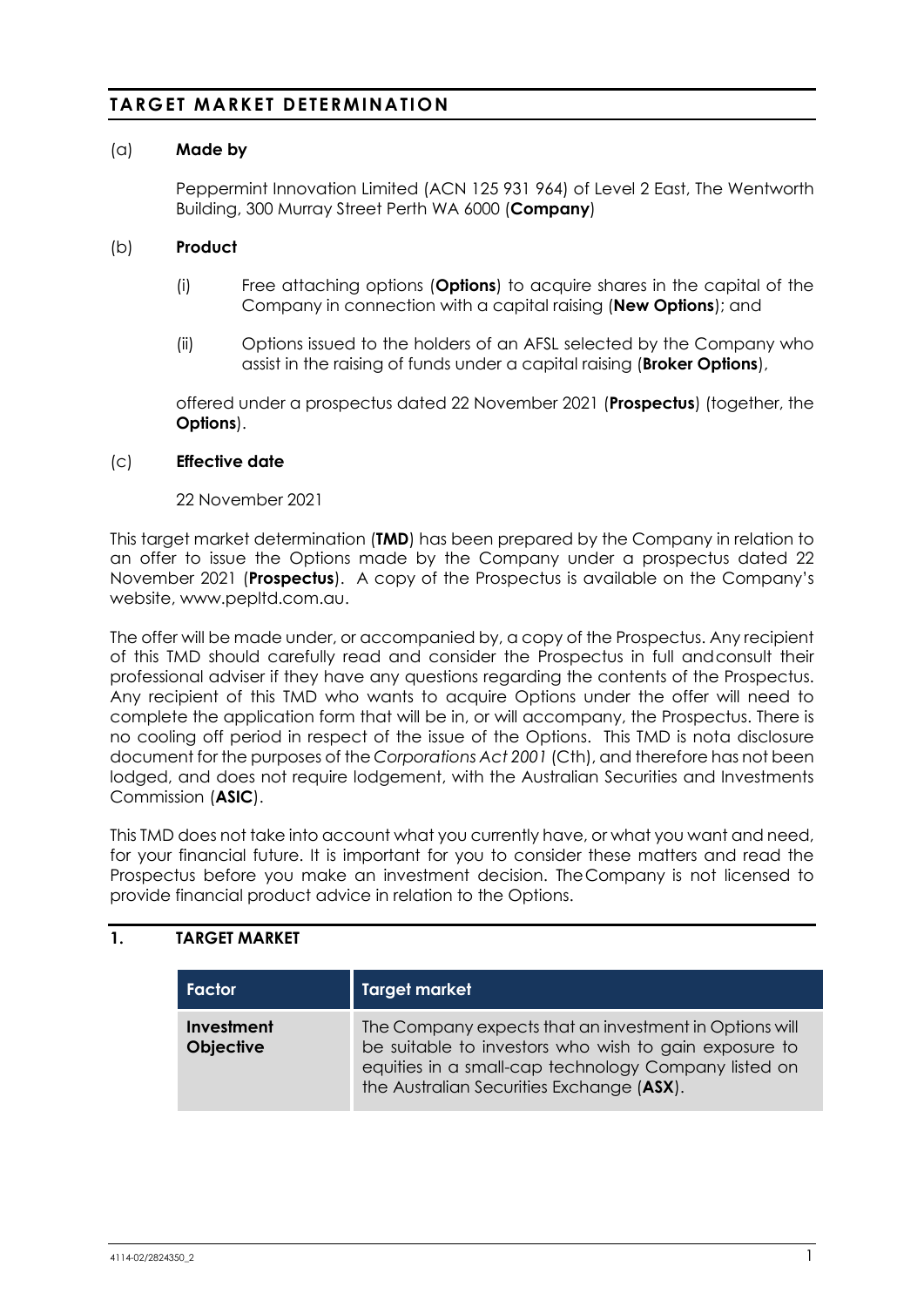| <b>Factor</b>                  | <b>Target market</b>                                                                                                                                                                                                                                                                                                                                                                                                                                                                                                                                                                                                                                                                                                                                                                                                                                                                                                                                                                                                                                                                                    |  |  |  |
|--------------------------------|---------------------------------------------------------------------------------------------------------------------------------------------------------------------------------------------------------------------------------------------------------------------------------------------------------------------------------------------------------------------------------------------------------------------------------------------------------------------------------------------------------------------------------------------------------------------------------------------------------------------------------------------------------------------------------------------------------------------------------------------------------------------------------------------------------------------------------------------------------------------------------------------------------------------------------------------------------------------------------------------------------------------------------------------------------------------------------------------------------|--|--|--|
| Investment<br><b>Timeframe</b> | The target market of investors will take a short to<br>medium term outlook on their investment. Investors with<br>a short-term outlook for their investment will benefit from<br>an anticipated listing of the Options on ASX, as well as<br>an ability to exercise Options and trade the underlying<br>Shares issued on exercise should the Option exercise<br>price of the Options be lower than the trading price of<br>Investors with a medium-term outlook will<br>Shares.<br>benefit from an ability to exercise Options on or before<br>30 June 2023 and increase their shareholding and<br>exposure to the potential upside in the Company's<br>Shares into the future.<br>Given the need to pay the exercise price in order to<br>acquire shares, Investors in the target market are in a<br>financial position that is sufficient for them to invest their<br>funds on exercise the Options over a 3 year timehorizon,<br>during which their ability to liquidate their Options in the<br>Company may be limited by a lack of liquidity in the<br>Options and by the trading price of shares. |  |  |  |
| <b>InvestmentMetrics</b>       | While the Company does not have an established<br>eligibility framework for investors based onmetrics such<br>as age, expected return or volatility, it is expected that<br>the target market of investors will be able to withstand<br>potential fluctuations in the value of their investment.<br>The Options offer no guaranteed income or capital<br>protection.                                                                                                                                                                                                                                                                                                                                                                                                                                                                                                                                                                                                                                                                                                                                    |  |  |  |
| <b>Risk</b>                    | The Company considers that an investment in the<br>Options is highly speculative, such that an investment in<br>the Company is not appropriate for an investor who<br>would not be able to bear a loss of some or all of the<br>investment. Investors should also have a sufficient level<br>of financial literacy and resources (either alone or in<br>conjunction with an appropriate adviser) to understand<br>and appreciate the risks of investing in Options as an<br>asset class generally and the more specific risks of<br>investing in an Australian listed technology company.                                                                                                                                                                                                                                                                                                                                                                                                                                                                                                               |  |  |  |

# **2. DISTRIBUTION CONDITIONS**

The offers of:

- (a) New Options; and
- (b) Broker Options,

under the Prospectus (the **Offers**), are being made to those who are eligible to participate in the Offers and whose registered address is In Australia as further specified in the Prospectus.

The Prospectus will include jurisdictional conditions on eligibility. The Company will also include on its web landing page for the offer of Options a copy of this TMD and require that retail clients confirm that they meet the eligibility criteria of the expected target market outlined in this TMD before they apply for Options.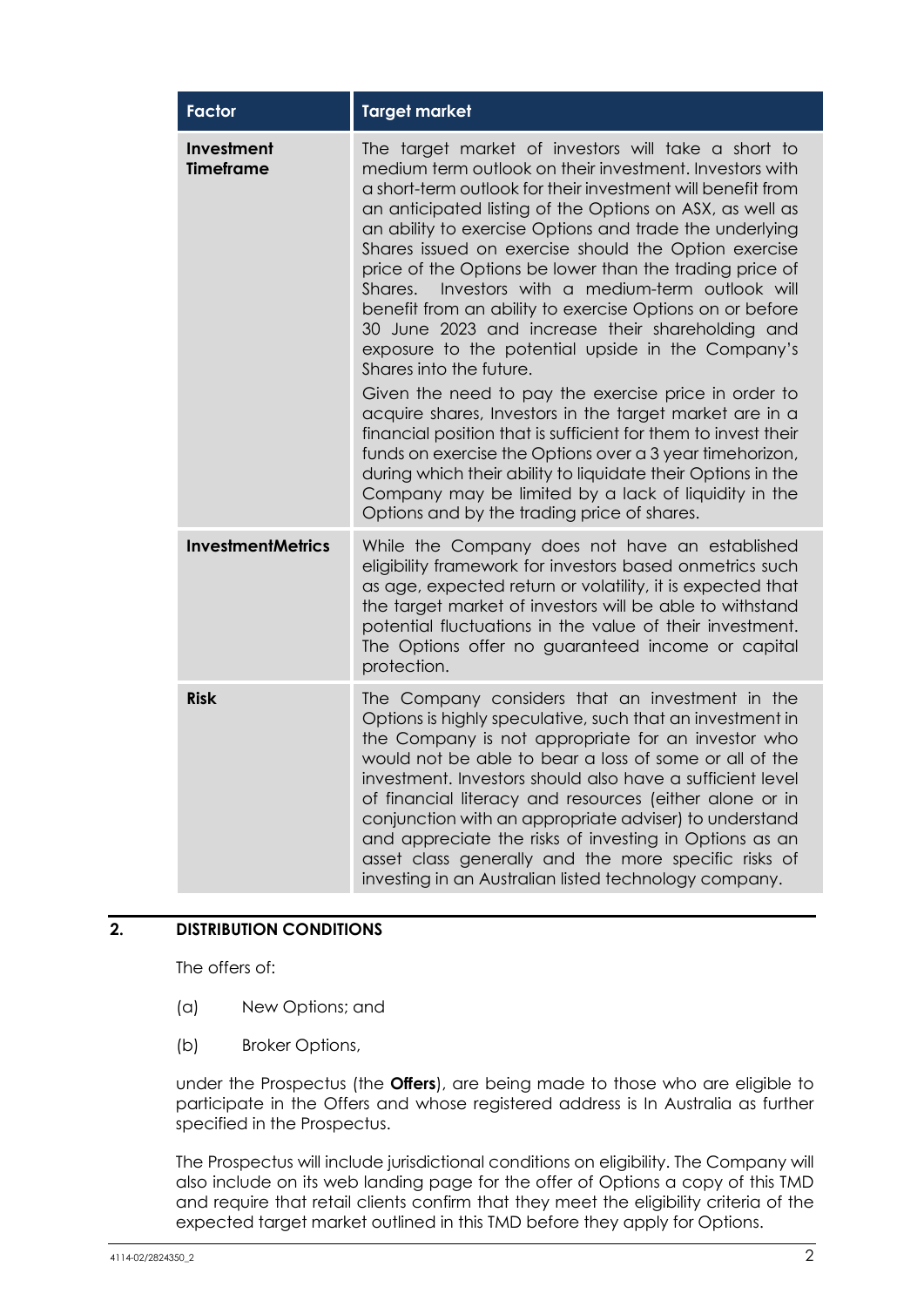The Company considers that these distribution conditions will ensure that persons who invest in Options fall within the target market in circumstances where personal advice is not being provided to those persons by the Company.

## **3. REVIEW TRIGGERS**

The Options are being offered for a limited offer period set out in the Prospectus, after the conclusion of which the Options will no longer be available for investment by way of issue. It follows that the TMD will only apply in the period between the commencement of the offer of the Options and the issue of the Options shortly after the close of the Offer (**Offer Period**).

To allow the Company to determine whether circumstances exist that indicate this TMD is no longer appropriate to the Options and should be reviewed, the following review triggers apply for the Offer Period:

- (a) a new offer of Options that requires preparation of a disclosure document is made after completion of the Offer Period;
- (b) any event or circumstance that would materially change a factor taken into account in making this TMD;
- (c) the existence of a significant dealing of the Options that is not consistent with this TMD. The Company does not consider that an on-sale of the Options on market is a significant dealing;
- (d) ASIC raises concerns with the Company regarding the adequacy of the design or distribution of the Options or this TMD; and
- (e) material changes to the regulatory environment that applies to an investment in the Options.

## **4. REVIEW PERIOD**

If a review trigger occurs during the Offer Period, the Company will undertake a review of the TMD in light of thereview trigger.

The Company will otherwise complete a review of the TMD immediately prior to the issue of Options under the Offer.

### **5. INFORMATION REPORTING**

The reporting requirements of all distributors is set out in the table below.

| <b>Reporting requirement</b>                                            | Period for reporting to<br>the Company by the<br>distributor |                                                                                                                                                                       |                   | Information to be<br>provided                                                                                                                              |
|-------------------------------------------------------------------------|--------------------------------------------------------------|-----------------------------------------------------------------------------------------------------------------------------------------------------------------------|-------------------|------------------------------------------------------------------------------------------------------------------------------------------------------------|
| Whether the distributor<br>complaints<br>received<br>about the Options. | (a)<br>(b)                                                   | For such time as<br>the Offer Period<br>remains<br>open,<br>within<br>10<br>business<br>days<br>after the end of<br>each quarter.<br>Within<br>10<br>business<br>days | $(\alpha)$<br>(b) | The number of<br>complaints<br>received.<br>A summary<br>0t<br>nature<br>the<br>of<br>each complaint<br>0t<br>CODY<br>a<br><u>or</u><br>each<br>complaint. |